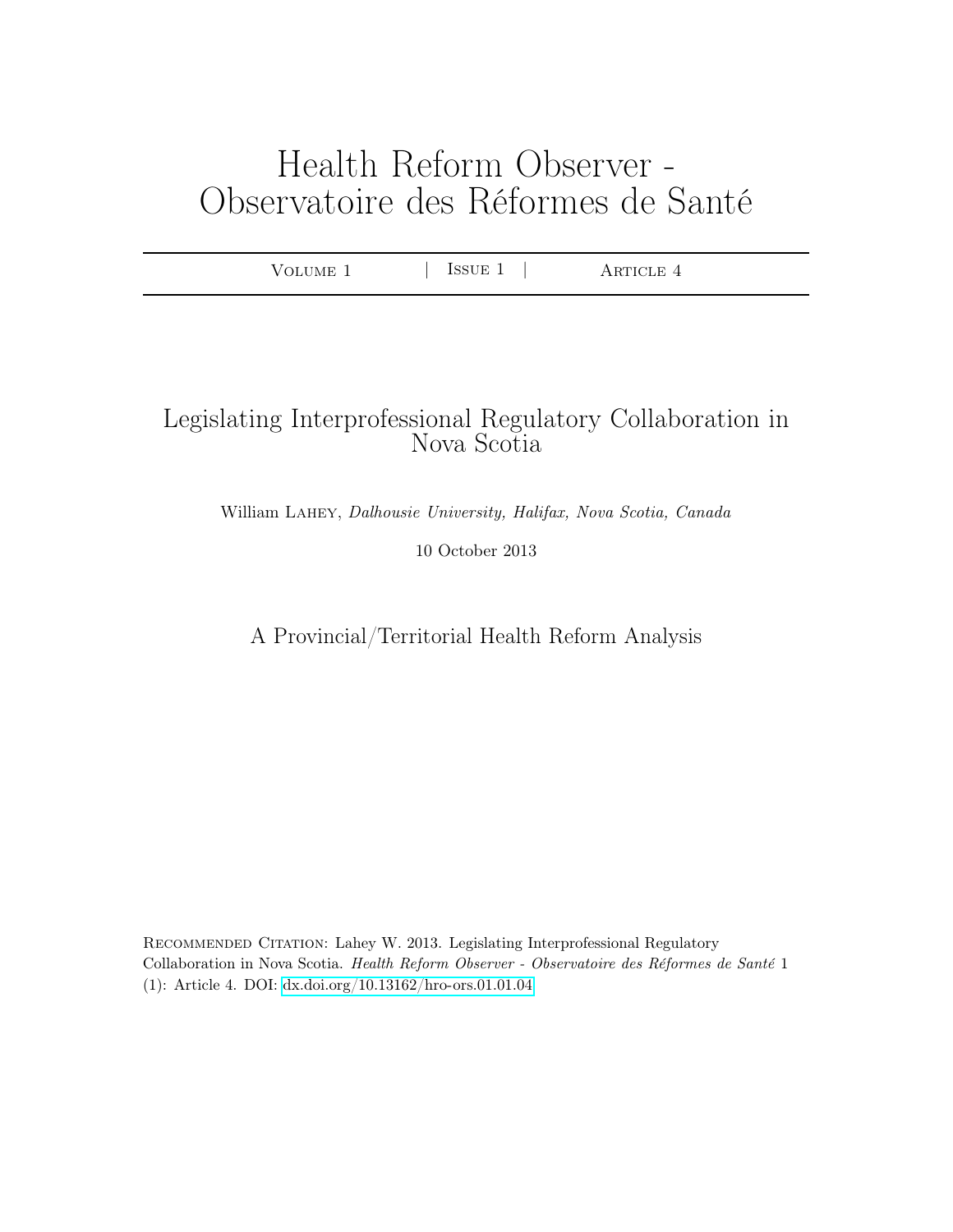#### Abstract

To shift health professions regulation from traditional to 'collaborative' self-regulation, Nova Scotia has adopted legislation which will: make all self-regulating health professions members of the Regulated Health Professions Network; mandate the Network to facilitate voluntary collaboration among its members; and enable regulators to work together on investigations of patient complaints, to adjust scopes of practice on an ongoing basis and to adjudicate appeals of unsuccessful applicants for registration. The goals are to give health professions regulation the capacity to enable and support the functioning of interprofessional teams. The legislation was adopted primarily for two reasons: collaborative development and unanimous support by all of the province's self-regulating professions; and alignment with the government's health care reform agenda and its emphasis on collaborative team-based care. Contrary to the approach of several other provinces, the legislation will enable but not require regulators to collaborate on the premise that consensual collaboration is more likely to happen, to be meaningful and to yield tangible benefits. Support for this approach can be taken from the impressive collaborative work on which the legislation is based. Evaluation will be critical, and the five-year review required by the legislation will give Nova Scotia the opportunity to test not only the legislation but the ideas on which it is based. The extent of the legislation's reliance on voluntary process will prove to be either its greatest strength or its greatest weakness.

Afin de faire passer la régulation des professions de santé du modèle traditionnel à un modèle d'auto-régulation « collaborative », la Nouvelle-Écosse a adopté une législation aux fins suivantes : créer un Réseau des Professions de Santé Régulées incluant toutes les professions auto-régulées; mandater le Réseau pour faciliter la collaboration volontaire entre ses membres; et permettre aux régulateurs de travailler ensemble sur les enquêtes sur les plaintes des patients, sur l'ajustement dans le temps des champs de pratiques ainsi que sur les appels de candidats à l'enregistrement dont la candidature aurait été rejetée. L'objectif est de donner à la régulation des professions de santé la capacité d'encourager et de soutenir le fonctionnement d'équipes interprofessionnelles. Deux facteurs principaux ont rendu possible l'adoption de cette législation : son développement fut collaboratif et soutenu par toutes les professions auto-régulées de la Province; ensuite, elle s'alignait avec les projets de réforme de la santé du gouvernement et l'importance qu'ils donnent à la coopération au sein d'équipes soignantes. Contrairement à l'approche adoptée dans plusieurs autres provinces, la législation autorisera mais n'imposera pas aux régulateurs de collaborer, l'idée étant que la collaboration consensuelle a plus de chance de se produire réellement et de donner des résultats tangibles. Que l'approche rencontre l'approbation peut être démontré par l'impressionnante collaboration ayant travaillé à la préparation du texte de loi. L'évaluation sera une étape critique, et la revue à cinq ans inscrite dans la loi donnera à la Nouvelle-Écosse l'occasion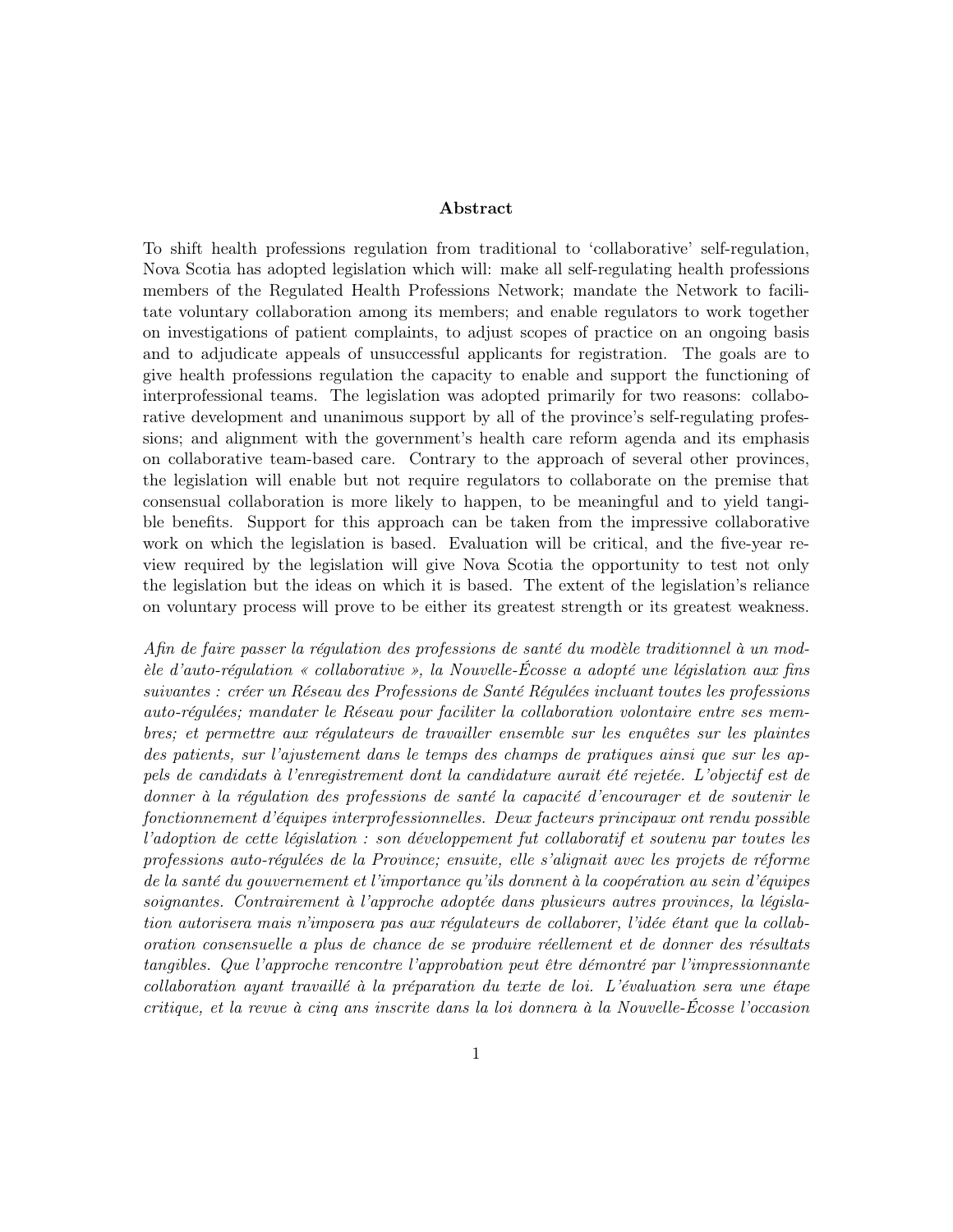de tester non seulement cette législation mais aussi les idées sur lesquelles elle repose. Le fait que la législation repose essentiellement sur l'engagement volontaire pourra être sa plus grande force ou sa plus grande faiblesse.

ACKNOWLEDGEMENT: Thanks for their suggestions and support to my colleagues in the Nova Scotia branch of the Pan-Canadian Health Reform Analysis Network: Yukiko Asada, Katherine Fierlbeck, Grace Warner, Ingrid Sketris and Kathleen MacMillan.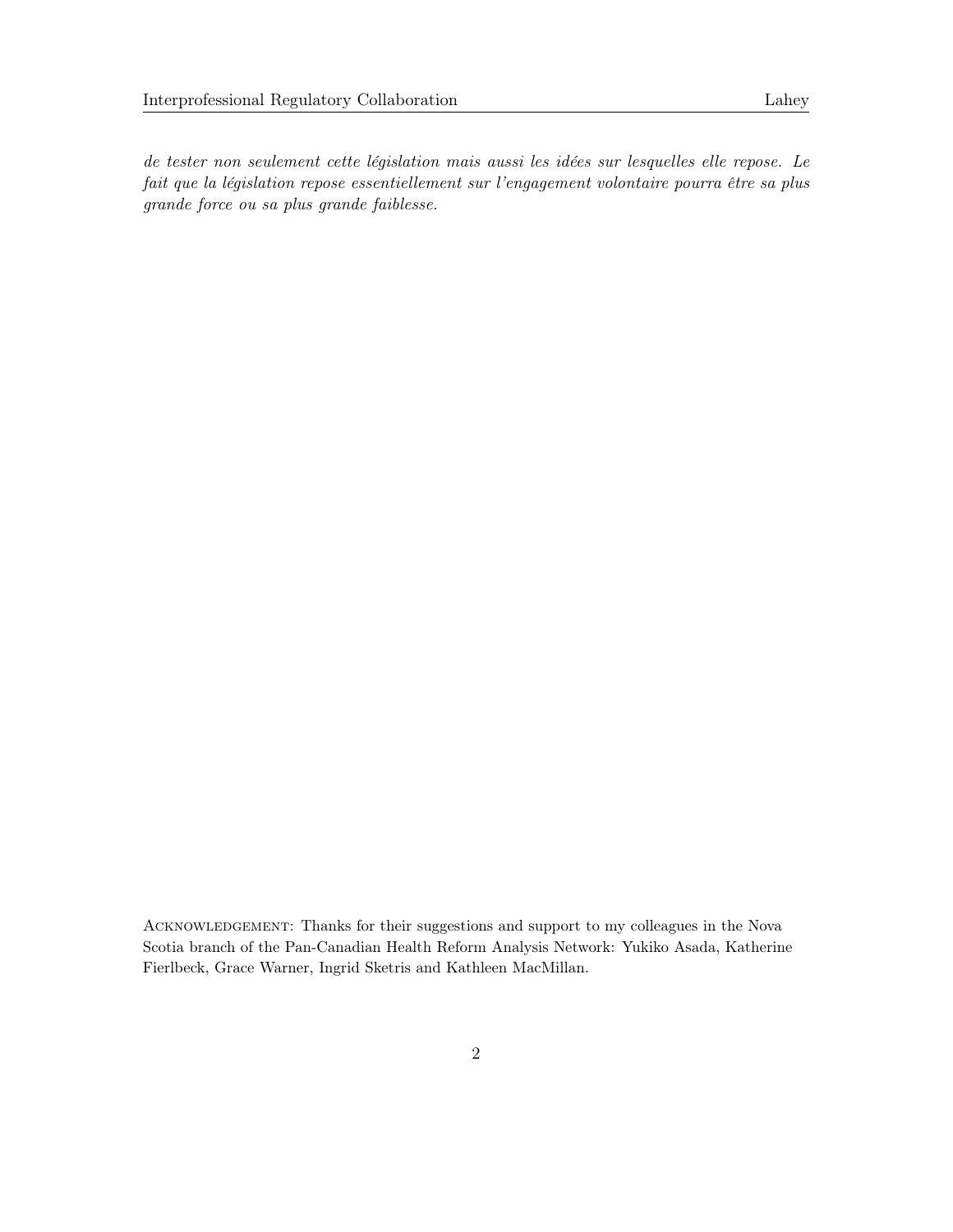## 1 BRIEF DESCRIPTION OF THE HEALTH POLICY REFORM

In 2012, Nova Scotia adopted the Regulated Health Professions Network Act (RHPNA) (2012 S.N.S., c. 48). The RHPNA is the culmination of six years of work on 'collaborative self-regulation' by the Regulated Health Professions Network, an informal body created by the province's twenty-plus self-regulating health professions, including medicine, nursing, dentistry, pharmacy, optometry, dietetics, social work, occupational therapy and respiratory therapy. As developed in Nova Scotia, collaborative self-regulation is a process in which regulators in distinct professions work together on a voluntary basis to enable better regulation. It is intended to enhance the capacity of regulation to address issues that extend beyond occupational boundaries. Specifically, it is intended to enable interprofessional teams and align regulation with a health care system that delivers care through interprofessional teams (Nova Scotia Regulated Health Professions Network 2011).

The RHPNA will replace the existing informal Network with a statutory Network of all self-regulating health professions, which is mandated to foster and support regulatory collaboration among its members. It will have general authority to facilitate collaboration in areas where statutory authority is probably unneeded: sharing of best practices, training, policy development, and quality assurance.

The RHPNA will also authorize collaboration in three areas where it would otherwise be precluded or limited by existing legislation. First, it will authorize collaborative investigation of patient complaints: this will prevent legal challenges to such investigations and free regulators from the sections in their own statutes which would otherwise prevent them from sharing investigative information with each other. Second, subject to a veto given to the Minister of Health and Wellness, the RHPNA will make regulator agreements on the meaning of overlapping scopes of practice binding on those they regulate and on third parties. It will also authorize the Network to establish a process Network members can follow to have their scopes of practice amended by government without going to the legislature as currently required. Third, under the RHPNA, the Network will be able to establish an appeal process for those who unsuccessfully apply for registration with professions that do not have their own appeal process: again, this is something that would otherwise require the enactment of new legislation. In addition, the RHPNA gives the Network a broad power to (with government approval) make regulations enabling collaboration in other regulatory activities where it would otherwise be precluded or limited by the separate statutes of each regulator.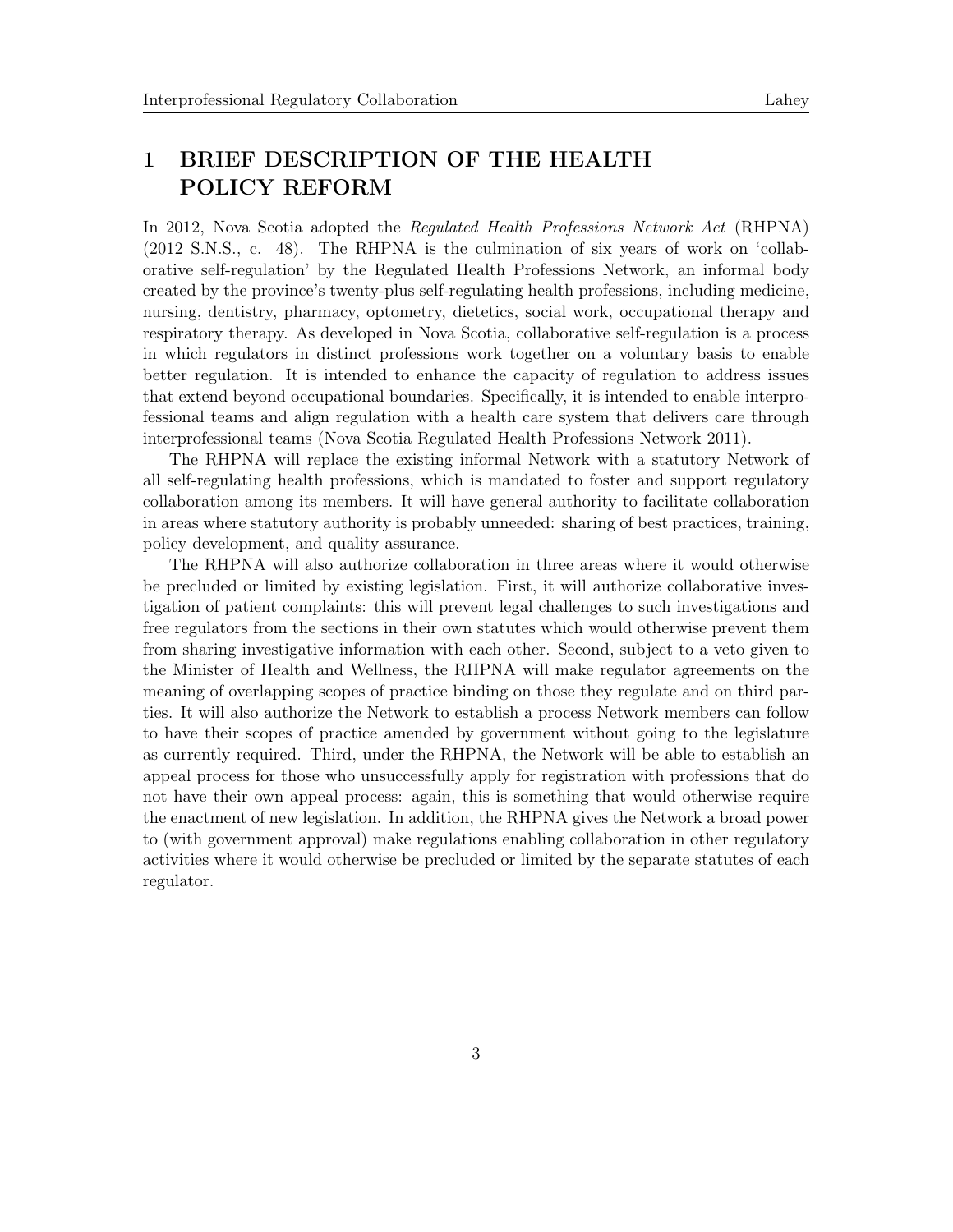## 2 GOALS OF THE REFORM

#### 2.1 Stated goals

The stated purpose of the RHPNA is two-fold: to improve the regulation of providers by giving it a collaborative interprofessional dimension and to encourage and enable collaboration among providers. Nova Scotia's NDP Government positioned the RPHNA within a broader policy emphasis on interprofessional collaboration as a key enabler of health system improvement (Nova Scotia House of Assembly 2012). The marquis initiative in this broader policy has been the establishment of Collaborative Emergency Centres that provide many of the services that would otherwise be provided by difficult-to-sustain rural emergency rooms (Nova Scotia Department of Health and Wellness 2010).

This positioning echoed the Network's rationale for the RHPNA, which invoked the emphasis on 'multidisciplinary teams' in the Romanow Commission and the 2003 and 2004 health accords. The Network argued that collaborative self-regulation under the RPHNA would have benefits of particular importance in a small province with limited regulatory resources spread among twenty-plus regulators (Nova Scotia Regulated Health Professions Network 2011). It would ensure regulation continued to emphasize each profession's responsibility for patient well-being; facilitate consistent or coordinated approaches to common or shared problems and effective responses to issues beyond the capacity of individual regulators; and support sharing of "experience, knowledge and specialized skill" and of "tangible resources, such as policies, standards, training materials and techniques and procedural manuals". The outcomes would be avoided duplication and a "consistently high standard of regulatory practice and public protection in each of Nova Scotia's self-regulating health professions".

In sum, the logic of the RHPNA is that growing collaboration in the delivery of health care requires growing collaboration in the regulation of providers. It prevents regulation from becoming an "unnecessary barrier or impediment to collaborative team-based approaches to the delivery of health care services" while helping to ensure it "plays a role as one of the enablers of team-based delivery of health care services". Alignment between regulation and delivery models towards collaboration is also important to the protective capacity of regulation. The premise is that as care becomes interprofessional, a regulatory system that is also interprofessional is more likely to provide adequate protection than one that is occupationally bounded.

#### 2.2 Implicit goals

Sponsorship of the RHPNA by Nova Scotia's self-regulating professions might suggest an implicit goal of diverting attention from legislative options that would be more limiting of professional autonomy. One alternative would be umbrella legislation that, in five other provinces, brings all regulated health professions under a common statute. The Network addressed the possibility that the RHPNA might be regarded as an attempt to preempt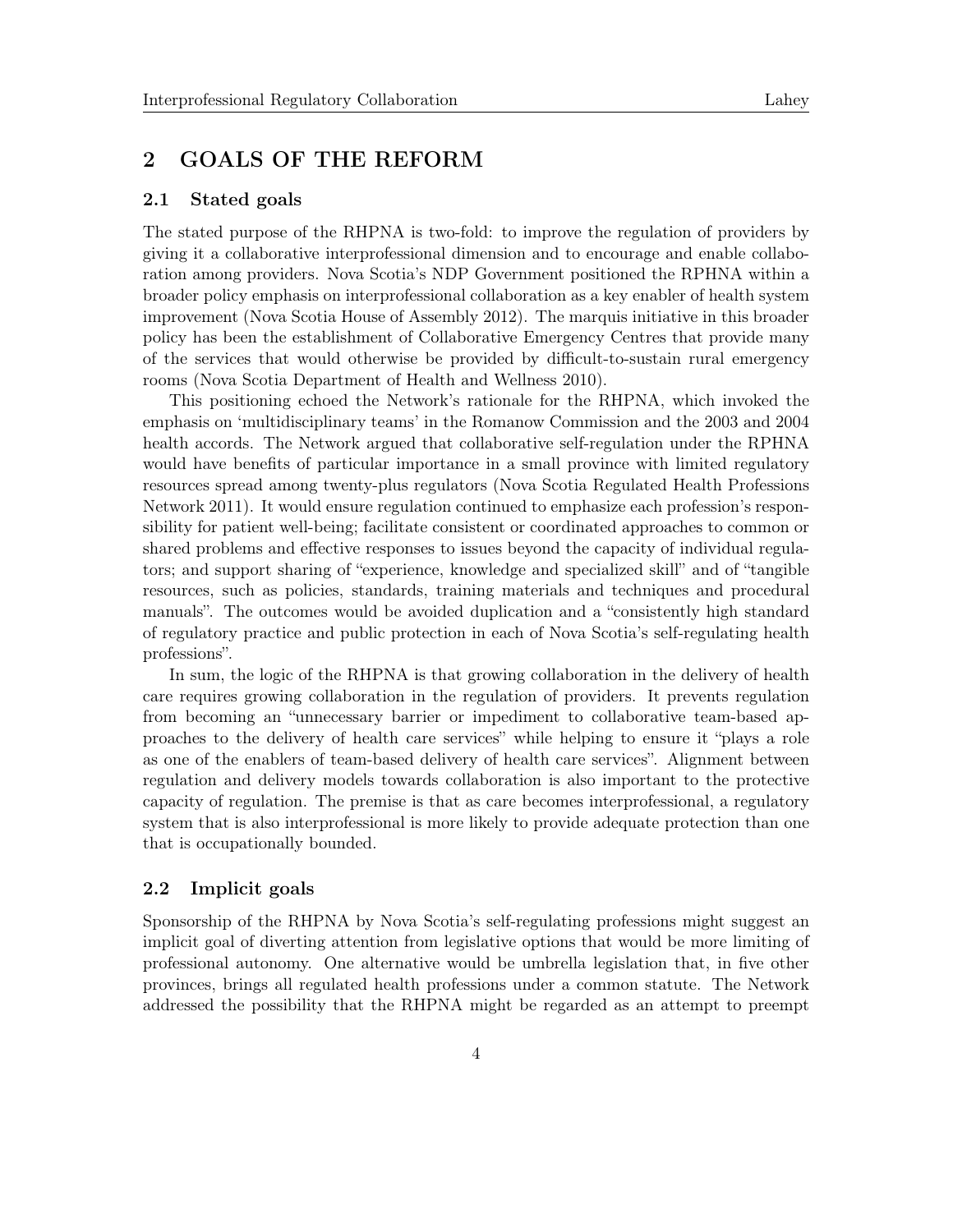consideration of such legislation in Nova Scotia by stating that its adoption would not argue for or against umbrella legislation (Nova Scotia Regulated Health Professions Network 2011).

Another implicit goal might be inferred from the leadership of the larger and more established self-regulating professions (medicine, pharmacy, dentistry, and nursing) in the development of the RHPNA. The Network's concern for a consistently high standard of regulation across all professions might reflect a particular concern in these professions for the regulatory capacity of smaller and newer professions, as well as an associated concern about the vulnerability that uneven regulatory capacity could create for the institution of self-regulation.

For government, the RHPNA provided validation for an approach to health system governance that stressed constructive cooperation with providers and their representatives, including unions and professional associations as well as regulators.

## 3 FACTORS INFLUENCING THE HOW AND WHY OF

#### 3.1 Getting on the agenda

The RHPNA was adopted because it was developed and supported by all of Nova Scotia's self-regulating health professions. The commitment of the regulators of these professions to the project was encouraged and enabled by policy interest and modest financial support from the Department of Health and Wellness over six years under two different governments, three ministers of health and two deputy ministers. Another factor was the contribution of the Network to other government priorities while the discussion of legislation for collaborative self-regulation was under way, including Nova Scotia's response to H1N1 and the development and implementation of legislation on the registration practices of regulatory bodies (Nova Scotia Regulated Health Professions Network 2011).

#### 3.2 Final decision-making

Multiple interacting factors contributed to the final decision to proceed with the RHPNA. These included: policy entrepreneurship of the Network in producing not only an innovative policy idea but draft legislation unanimously endorsed by all Network members; synergies between the underlying thrust of the RHPNA and the government's wider approach to health reform and governance; and the design of the RHPNA, which left potentially controversial issues, such as the modification of specific scopes of practice, to the regulation-making and administrative processes and away from the floor of the legislature.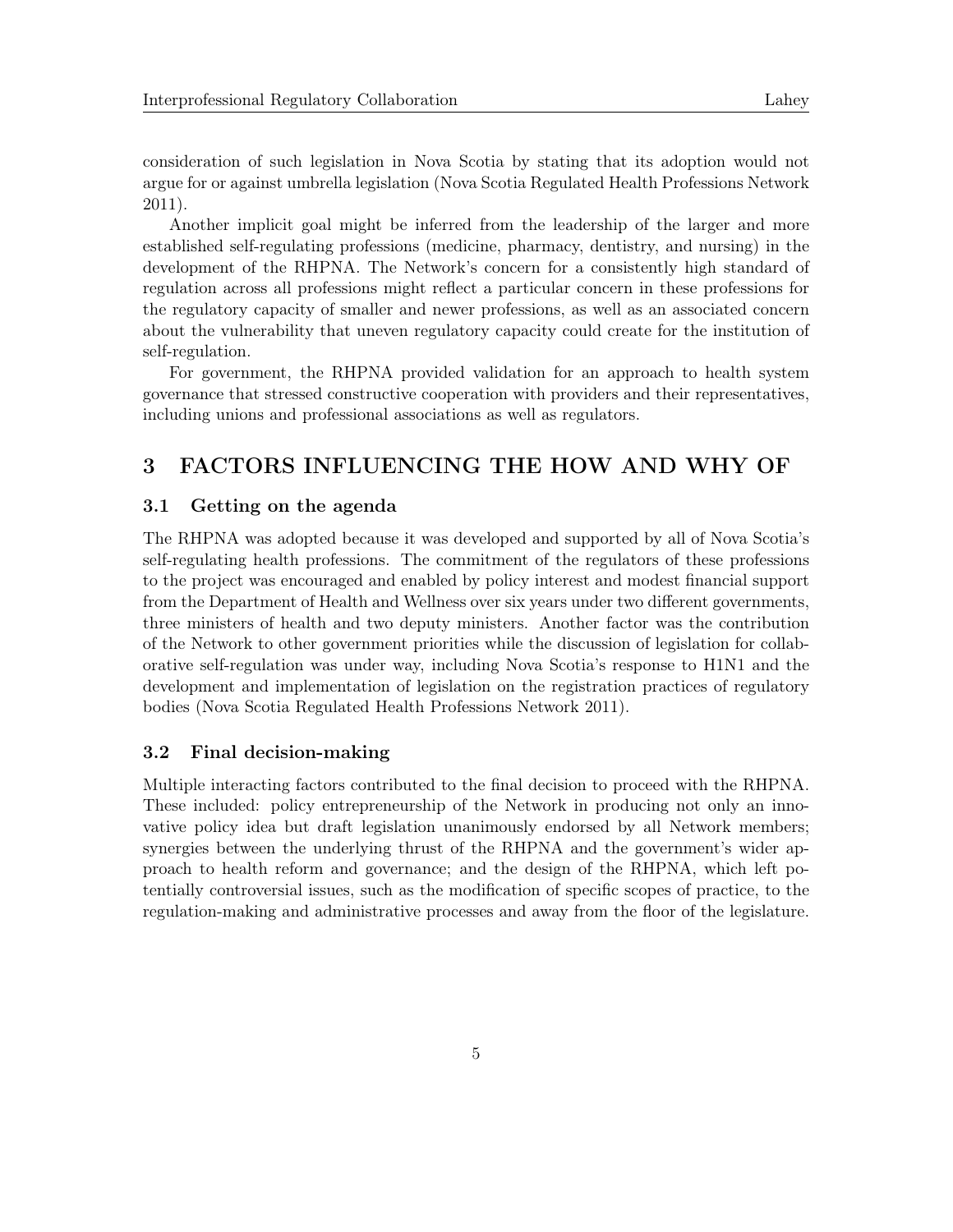## 4 HOW THE REFORM WAS (AND IS TO BE) ACHIEVED

The RHPNA enables but does not require collaboration. This reflects two of the guiding principles stated in the Act: first, that "collaboration is most successful when the parties to it enter into it voluntarily", and second, that, "where regulated health professions agree to collaborate on regulatory processes, statutory barriers to collaboration should be eliminated" [Emphasis added]. Moreover, the RHPNA explicitly guarantees the "regulatory autonomy of each regulated health profession".

This faith in voluntarism differs from the approach taken elsewhere (Lahey 2012). Considerable work has been done on interprofessional regulation in Ontario and British Columbia. In both, collaboration has become one of the statutory objects of each regulatory body (Health System Improvement Act 2007, S.O., c. 10; Health Professions Act 1986, R.S.B.C., c. 183). In Ontario, this was on the advice of the body that exists to advise the Minister of Health and Long-Term Care on health professional regulation (the Health Professions Regulatory Advisory Council). Regulatory collaboration now falls within the Minister's broad powers to oversee regulatory bodies under the Regulated Health Professions Act (Regulated Health Professions Statute Amendment Act 2009, S.O., c. 26).

Nova Scotia regulators argued a prescriptive approach was more likely to produce resistance than collaboration or, at best, 'for show' collaboration. They warned it would become more dependent on oversight over time and divert resources to collaboration carried out for the sake of collaboration (Nova Scotia Regulated Health Professions Network 2011). They claimed that collaboration would happen under an enabling approach because of its usefulness in solving real problems, such as the cost, inconvenience and inconclusiveness of a regulatory system that requires each regulator in receipt of a complaint from a single set of events to conduct separate investigations. Such practically motivated collaboration would demonstrate its value and "become a stronger and more compelling rationale than regulatory oversight ever could be for further collaboration".

Nova Scotia's government did not rely exclusively on such arguments or on the impressive collaborative foundations of RHPNA in deciding to proceed. This is indicated by the inclusion of a provision that requires an 'operational review' of the RHPNA five years after it comes into effect.

## 5 HISTORY AND CONTEXT

- The Romanow Report endorsed the role that 'multidisciplinary teams' could play in improving the access of Canadians to primary and other health care (Romanow 2002).
- Governments made commitments in the 2003 and 2004 health accords to increase the number of Canadians receiving primary care through multidisciplinary teams (First Ministers' Meeting 2003; 2004).
- Under the project called Interprofessional Education for Collaborative Patient-Centered Practice, Health Canada funded analysis of the role of health professions regulation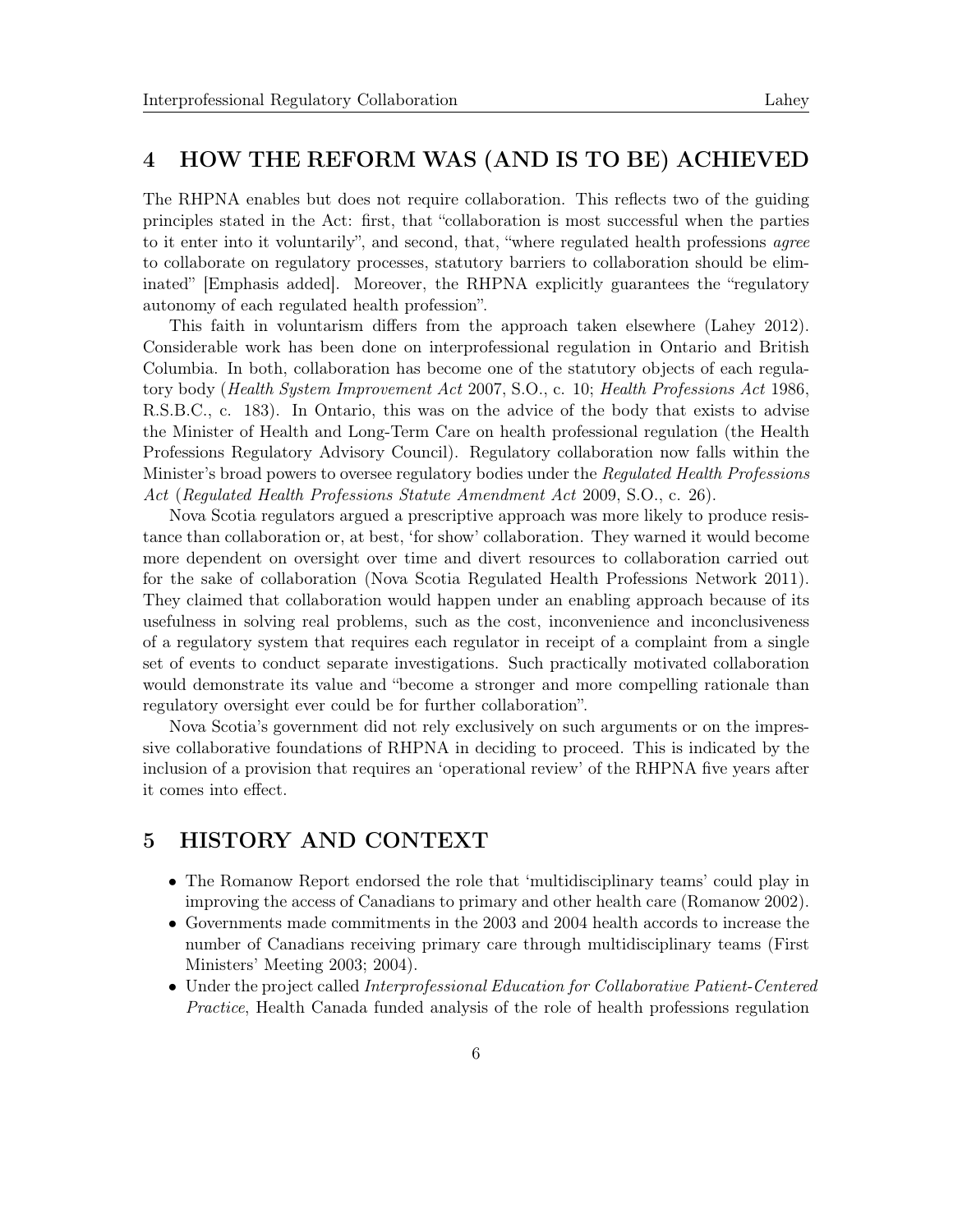as barrier and enabler of collaborative interprofessional care, which culminated in a Conference Board of Canada report on a new regulatory paradigm, collaborative self-regulation, under which health professions regulators would be responsible for supporting interprofessional practice (D'Amour and Oandasan 2005; Lahey and Currie 2005; Conference Board of Canada 2007).

- In 2007, Nova Scotia's health professions regulators, with the support and participation of the Department of Health and Wellness, formed an informal Network to address issues of mutual interest (Nova Scotia Regulated Health Professions Network 2011).
- Between 2008 and 2012, the Network developed the idea of collaborative self-regulation in three phases, with financial and staff support from the Department of Health and Wellness and policy support from the Dalhousie Health Law Institute. In 2008/2009, it developed a model for the collaborative investigation of patient complaints (Lahey 2009).
- Between 2009 and 2011 it considered collaboration in other regulatory functions and developed design principles for the legislation needed to support collaborative selfregulation. In 2012, the Network developed the RHPNA.
- In 2009, Nova Scotia's NDP Government commissioned D. John Ross to review emergency care in rural Nova Scotia (Ross 2010). Acting on Dr. Ross's recommendation for the establishment of collaborative interprofessional emergency centres became central to the NDP's health care reform agenda. For example, new health services insurance legislation authorizing funding for collaborative interprofessional teams was introduced on the same day as the RHPNA (*Insured Health Services Act 2012*, S.N.S., c. 44). This may help to address one of the other barriers that interprofessional collaboration has faced.

## 6 EVALUATION

#### 6.1 Process of evaluation, conducted/planned

The RHPNA requires the Minister of Health to ensure a review of the operation of the Act occurs five years after it comes into effect. This review, which must be tabled in the legislature, should address the success of the RHPNA relative to its stated objectives. There is, however, nothing in the RHPNA on what the review must address or on how or by whom it will be done. This creates uncertainty as to whether the review will promote diligent implementation of the RHPNA and produce useful analysis of the contribution the RHPNA does or does not make to the improvement of provider regulation and the provision of better health care.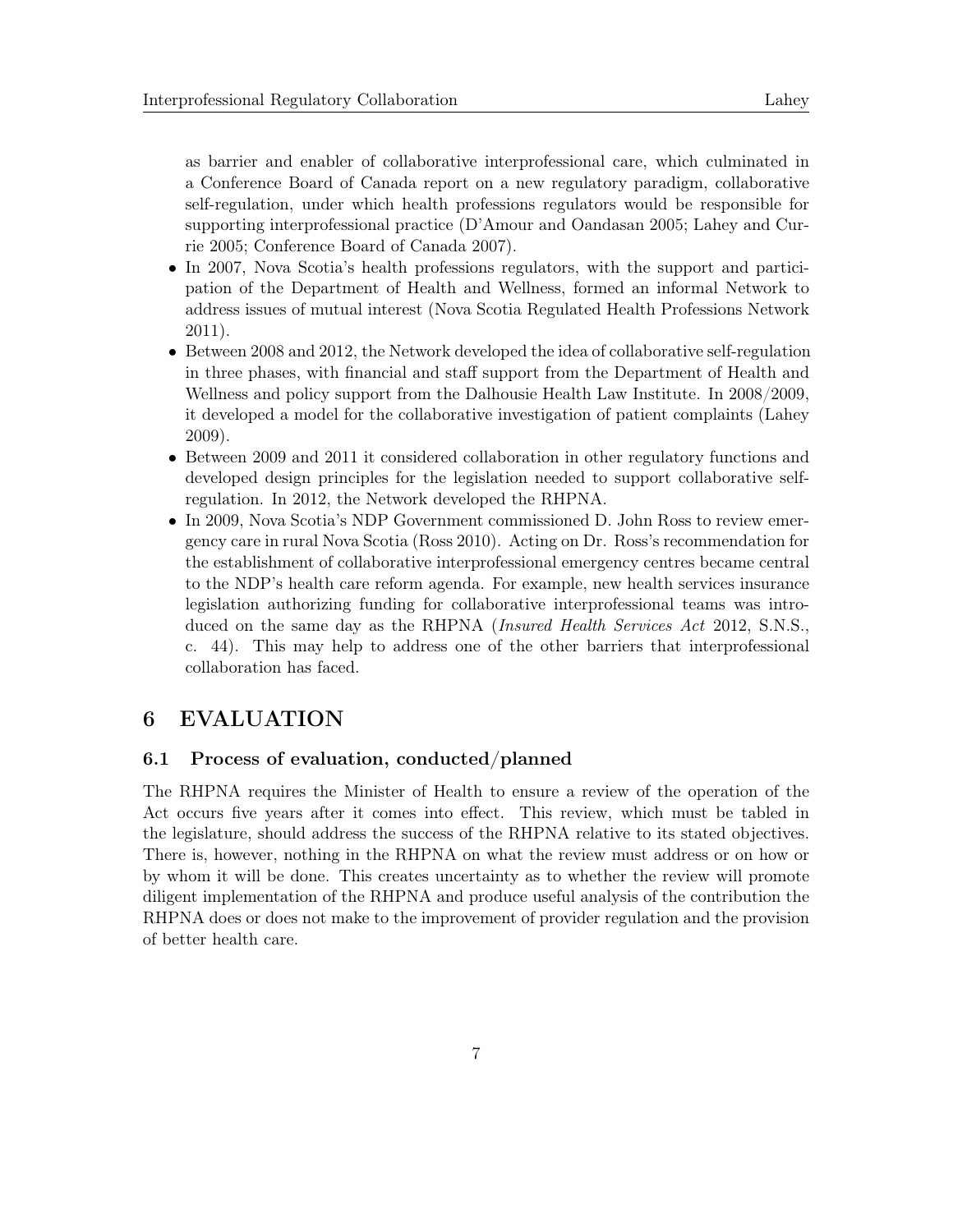#### 6.2 Impact evaluation

On September 10, 2013, the RHPNA was proclaimed as in force; it is now the law in Nova Scotia. The impact of the legislation will now depend on how (and if) it is effectively operationalized by regulators. Little or no collaboration may take place. If significant collaboration occurs, evaluation will be critical to understanding the impact it has on the quality of regulation and on the delivery of health care.

Meantime, the adoption of broad enabling legislation for collaborative self-regulation developed by twenty-plus professions is, in itself, a significant accomplishment.

# 7 STRENGTHS, WEAKNESSES, OPPORTUNITIES AND THREATS

| STRENGTHS                                                                                                                                                                                                                                                                                                                                                                                                                                                                                                                                                                                                                 | WEAKNESSES                                                                                                                                                                                                                                                                                                                                                                                                                                                                                          |
|---------------------------------------------------------------------------------------------------------------------------------------------------------------------------------------------------------------------------------------------------------------------------------------------------------------------------------------------------------------------------------------------------------------------------------------------------------------------------------------------------------------------------------------------------------------------------------------------------------------------------|-----------------------------------------------------------------------------------------------------------------------------------------------------------------------------------------------------------------------------------------------------------------------------------------------------------------------------------------------------------------------------------------------------------------------------------------------------------------------------------------------------|
| Takes action on an important issue<br>Supported by strong contextual factors:<br>high level of buy-in from regulators, good<br>relationships among regulators and between<br>regulators and government, and strong pol-<br>icy momentum<br>Empowers a process already under way by<br>emphasizing 'carrots' rather than 'sticks'<br>Broad and enabling design means legislation<br>$\bullet$<br>can be used to enable collaboration in virtu-<br>ally all aspects of regulation with limited or<br>no need for legislative amendment.<br>• Supported by all political parties on rela-<br>tively neutral political ground | • Based on plausible ideas but not on strong<br>evidential foundations<br>• Limited evidence of support or interest be-<br>yond the regulatory bodies<br>• Relies almost exclusively on 'carrots' with-<br>out 'sticks'<br>• Broad enabling design may limit value of leg-<br>islation in convincing others of the impera-<br>tive for change.<br>• Support is at the level of general princi-<br>ples and may give way if disagreements arise<br>about how the RHPNA should be applied or<br>used. |
| ( <i>DPPORTUNITIES</i>                                                                                                                                                                                                                                                                                                                                                                                                                                                                                                                                                                                                    | <b>THREATS</b>                                                                                                                                                                                                                                                                                                                                                                                                                                                                                      |
| • Tools provided by RHPNA can be used to in-<br>troduce other kinds of improvements in reg-<br>ulation.                                                                                                                                                                                                                                                                                                                                                                                                                                                                                                                   | Misappropriation of the opportunity created<br>by the RHPNA for self-serving ends                                                                                                                                                                                                                                                                                                                                                                                                                   |

Table 1: SWOT Analysis of the Reform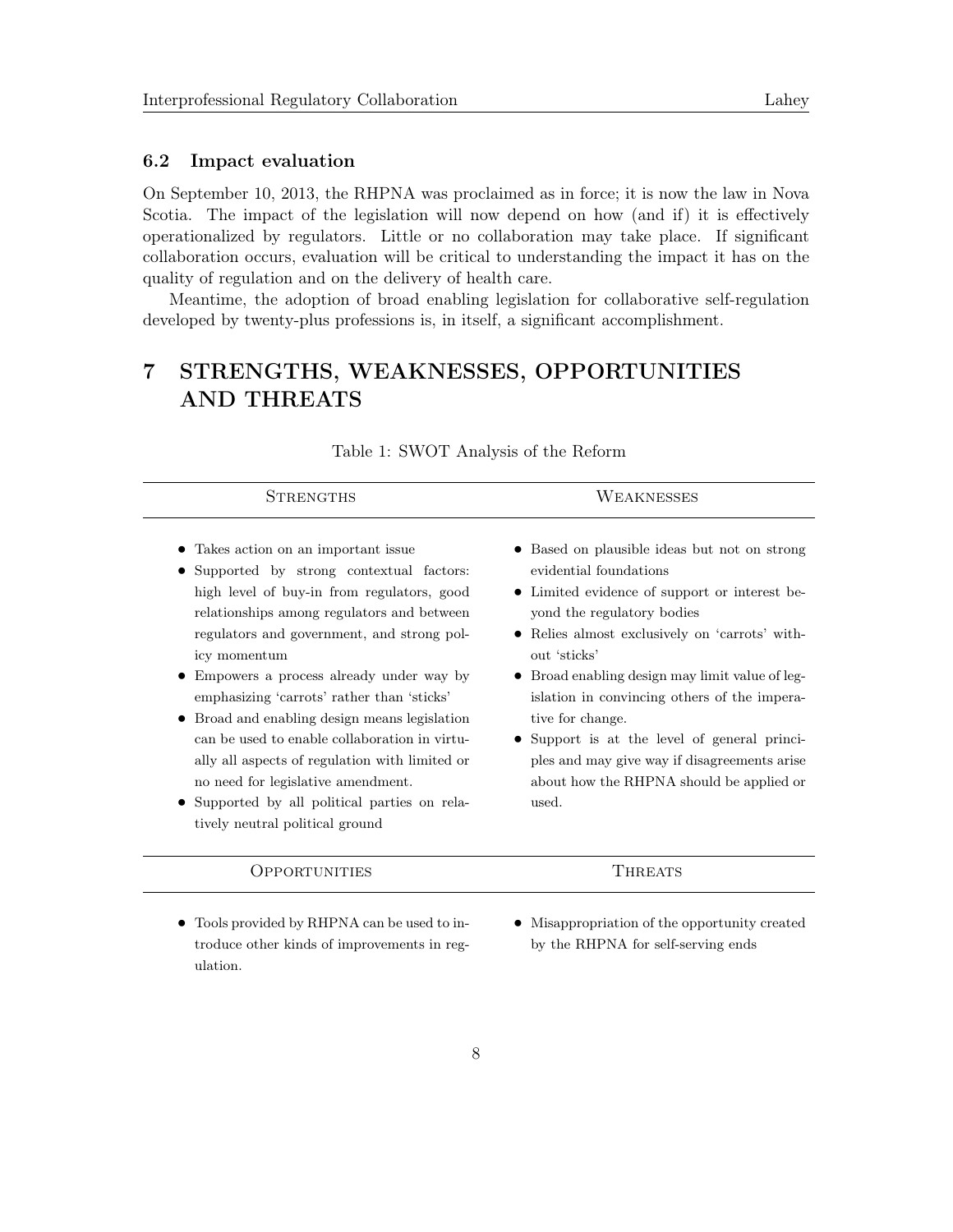| OPPORTUNITIES (CONT'D) | THREATS (CONT'D) |
|------------------------|------------------|
|------------------------|------------------|

- Collaboration under RHPNA may lead to emergence of a coordinated regulatory system that has strengths of centralized models without weaknesses.
- Implementation of the RHPNA may lead to regulatory bodies being more active partners in health system governance in areas such as health human resource planning and quality and patient safety.
- Inertia, apathy, low prioritization of Network business, any or all of which could lead to minimalist, risk-adverse, or passive implementation of the RHPNA.
- Passive or active resistance from members of regulated professions, from other professional organizations and from other actors in the health care system (educators, district health authorities, Department of Health and Wellness).

## 8 REFERENCES

- Conference Board of Canada. 2007. Achieving public protection through collaborative selfregulation: reflections for a new paradigm. Ottawa: Conference Board of Canada.
- D'Amour D, Oandasan I. 2005. Interprofessionality as the field of interprofessional practice and interprofessional education: an emerging concept. Journal of Interprofessional Care 19 (Suppl 1): 8-20.
- First Ministers' Meeting. 2003. First Ministers' meeting on health care renewal, February 5, 2003. Doc. 800-039. Ottawa: First Ministers' Meeting.
- First Ministers' Meeting. 2004. A ten-year plan to strengthen health care, September 16, 2004. Doc. 800-042. Ottawa: First Ministers' Meeting.
- Lahey W. (on behalf of the Nova Scotia Regulated Health Professions Network). 2009. Collaborative self-regulation and professional accountability in Nova Scotia's health care system. [http://hli.law.dal.ca/Files/WG\\_Document\\_Nov\\_4\\_2009.pdf.](http://hli.law.dal.ca/Files/WG_Document_Nov_4_2009.pdf)
- Lahey W. 2012. Interprofessional and collaborative self-regulation in the health professions: two variations on an emerging Canadian theme. In Health workforce governance: improved access, good regulatory practice, safer patients, ed. Short SD, McDonald F. Surrey UK: Ashgate Publishing.
- Lahey W, Currie R. 2005. Regulatory and medico-legal barriers to interprofessional practice. Journal of Interprofessional Care 19 (Suppl 1): 197-223.
- Nova Scotia Department of Health and Wellness. 2010. Better care sooner: the plan to improve emergency care. [http://novascotia.ca/health/bettercaresooner/docs/](http://novascotia.ca/health/bettercaresooner/docs/Better-Care-Sooner-plan.pdf) [Better-Care-Sooner-plan.pdf,](http://novascotia.ca/health/bettercaresooner/docs/Better-Care-Sooner-plan.pdf) as of 10 October 2013.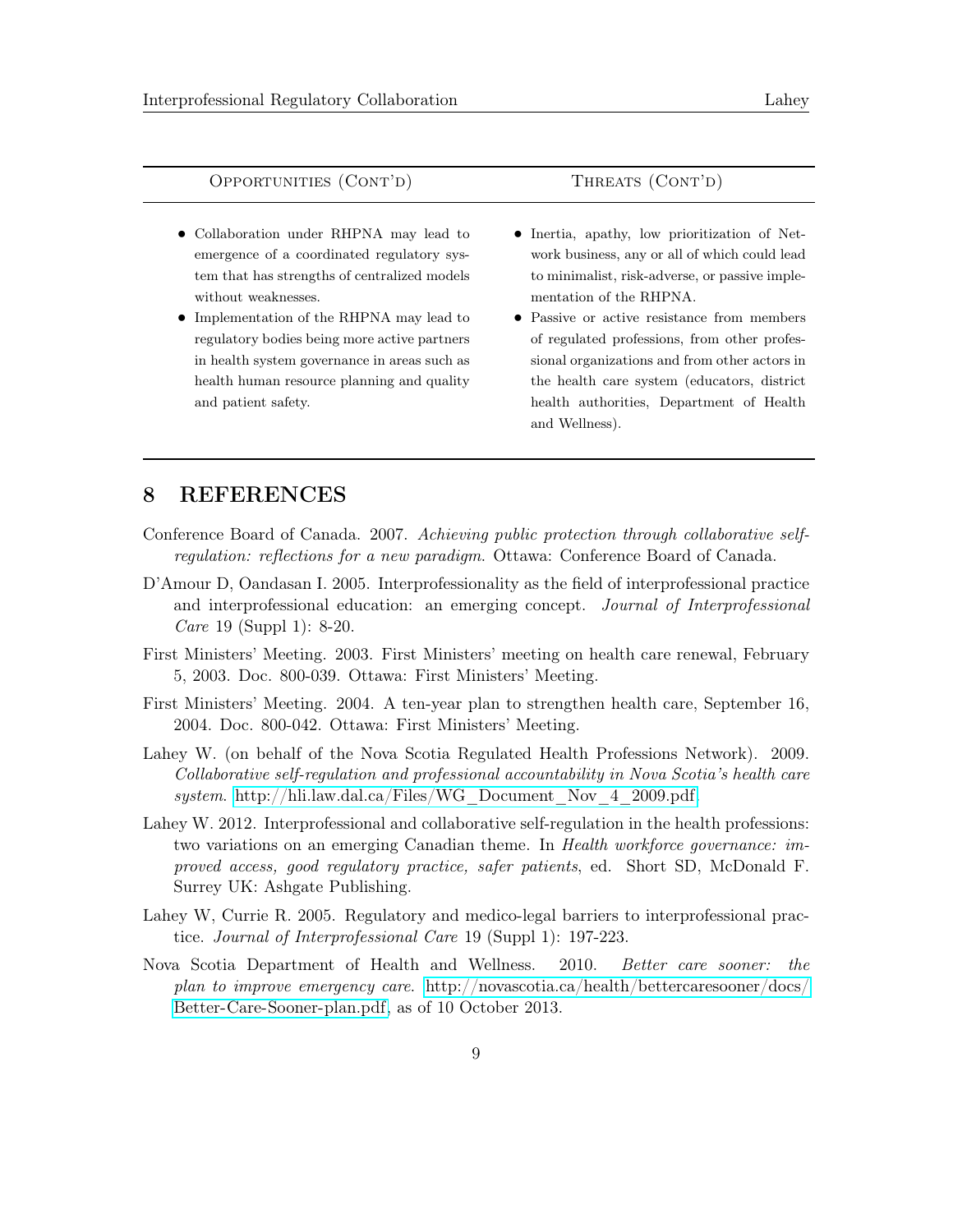- Nova Scotia House of Assembly. 2012. Debates and Proceedings, Assembly 61, Session 4, November 26, (Hon. F. Corbett), 4355. [http://nslegislature.ca/index.php/](http://nslegislature.ca/index.php/proceedings/hansard/C89/house_12nov26/#HPage4335) [proceedings/hansard/C89/house\\_12nov26/#HPage4335,](http://nslegislature.ca/index.php/proceedings/hansard/C89/house_12nov26/#HPage4335) as of 10 October 2013.
- Nova Scotia Regulated Health Professions Network. 2011. Toward collaborative selfregulation. [http://hli.law.dal.ca/Files/WG\\_Document\\_Dec\\_2011.pdf,](http://hli.law.dal.ca/Files/WG_Document_Dec_2011.pdf) as of 29 January 2013.
- Romanow R. 2002. Building on values: the future of health care in Canada—final report. Saskatoon, SK: Commission on the Future of Health Care in Canada.
- Ross J. 2010. The patient journey through emergency care in Nova Scotia: A prescription for new medicine. Halifax: Nova Scotia Department of Health and Wellness. [https://www.gov.ns.ca/dhw/publications/](https://www.gov.ns.ca/dhw/publications/Dr-Ross-The-Patient-Journey-Through-Emergency-Care-in-Nova-Scotia.pdf) [Dr-Ross-The-Patient-Journey-Through-Emergency-Care-in-Nova-Scotia.pdf,](https://www.gov.ns.ca/dhw/publications/Dr-Ross-The-Patient-Journey-Through-Emergency-Care-in-Nova-Scotia.pdf) as of 10 October 2013.

## 9 FOR MORE DETAIL

#### 9.1 On evidence for interprofessional education and interprofessional care

- Reeves S et al. 2013. Interprofessional education: effects on professional practice and healthcare outcomes (update). *Cochrane Database of Systematic Reviews* Issue 3. Art. No.: CD002213.<http://dx.doi.org/10.1002/14651858.CD002213.pub3>
- Zwarenstein M et al. (2009). Interprofessional collaboration: effects of practice-based interventions on professional practice and healthcare outcomes. Cochrane Database of Systematic Reviews Issue 3. Art No.: CD000072.

#### 9.2 On the need for a legislative framework for interprofessional regulatory collaboration

- Health Professions Regulatory Advisory Council. 2006. Regulation of health professions in Ontario: new directions. Toronto: Province of Ontario.
- Health Professions Regulatory Advisory Council. 2009. Critical links: transforming and supporting patient care. Toronto: Province of Ontario.

### 9.3 On situating collaborative self-regulation within broader trends in professional regulation

College of Registered Nurses of British Columbia. 2012. Underlying philosophies and trends affecting professional regulation. [http://www.crnbc.ca/crnbc/Documents/783\\_](http://www.crnbc.ca/crnbc/Documents/783_framework.pdf)